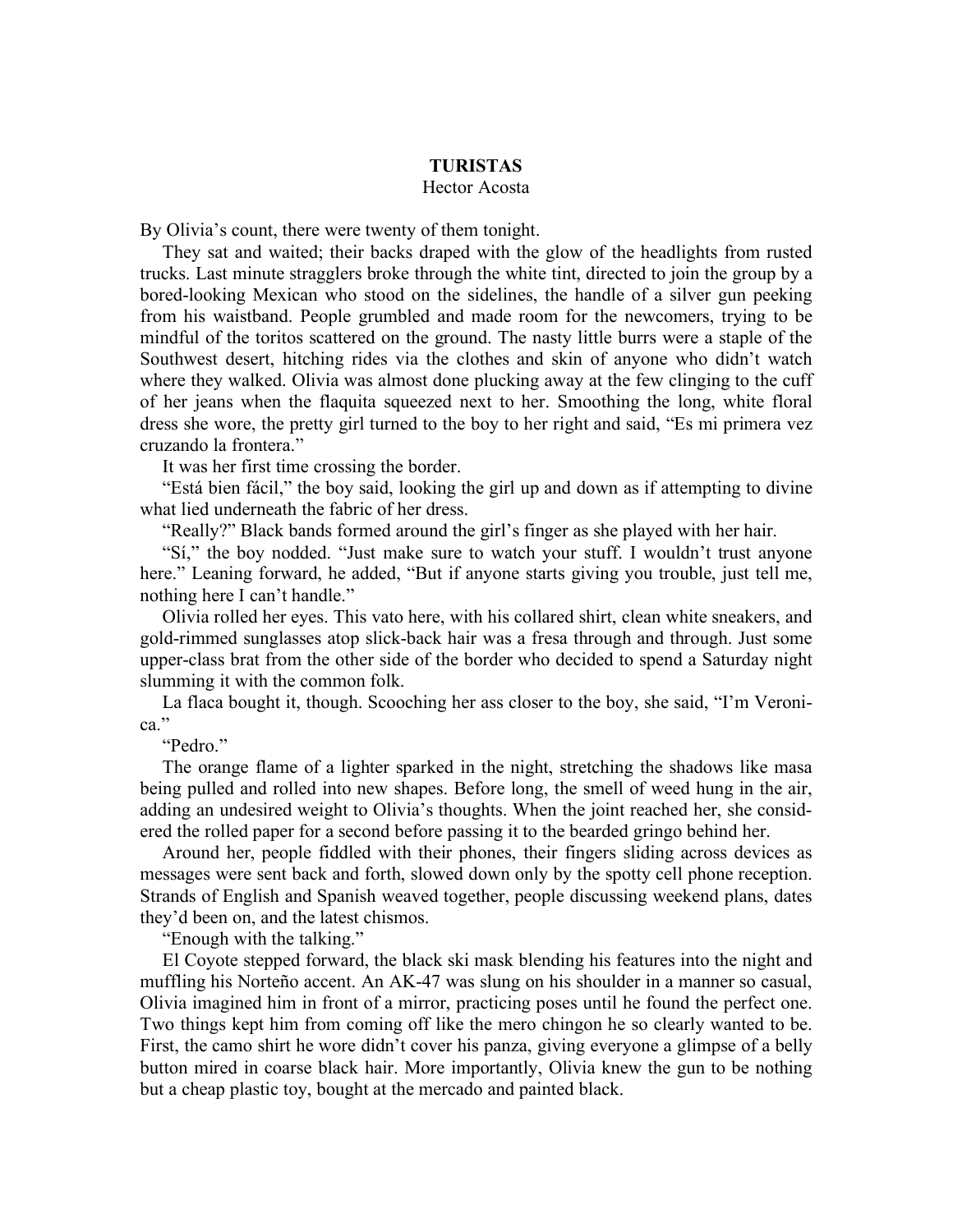Pacing back and forth, El Coyote started his speech, describing the dangerous journey they were about to embark on. He warned everyone of la migra, reminding them to keep their eyes and ears open. He spoke of the narcos in a hushed tone, telling them of the drug gangs that had taken over entire swaths of Mexico and who, according to El Coyote, could be lying in wait for them even now. He ended his speech with talk of Los Estados Unidos, the promised land. Of the families waiting to be reunited, of the jobs and the riches they would all know, long as they were willing to work hard to get there.

It was a good speech, Olivia thought, delivered with a conviction that pulled the crowd away from their phones and conversations. The mood tilted, a vibration jumping from person to person as the anticipation built. Looking at the eager faces around her, brown and white, Olivia regretted having passed on the joint. She watched the crowd nod along to El Coyote's words and marveled at how all these people came out and willingly paid one thousand pesos for a true-to-life border experience.

Five hundred if, like Olivia, you remembered to use the Groupon.

Las Caminatas had been around for a couple of years now, the first tours set up by townsfolks in pueblitos far away from any actual borders, where turistas dripping in suntan lotion and carrying around fanny packs were charged a couple of dollars to walk around the desert until they tired themselves out. It was something to do by those who wanted to go back home and brag about how they didn't just eat tacos and visit the zocalo on their trip here.

With interest in the border at an all-time high, it wasn't long before enterprising folks started expanding on the original idea. They added extras routes, props, and most important of all, actors playing key roles. There was The Coyote, tasked with navigating everyone across the border, the narcotraficantes waiting to rob the group with toy guns and plastic knives, and the Border Patrol agents driving beat-up camionetas jury-rigged with flashing lights.

The tours drew in all types of people, Olivia had learned. There were those who came with a need to understand what family and friends went through as they made their journeys Norte. Others arrived saddled with the guilt of being born on the right side of the border, convinced two hours of walking in the desert would be penance enough. And some simply came out of curiosity.

"We didn't feel comfortable with Tommy going over there, you see," the mother had told Olivia. The woman's hair was piled high in a concha-like bun, and Olivia feared it would topple over as she spoke. Her makeup was carefully applied, giving the woman a plastic, Barbie-doll sheen. Her husband sat stiffly next to her, dressed in a business suit and looking like he'd rather be anywhere other than the small taqueria Olivia had told them to meet her in. Both looked like they came out straight out of a telenovela. "You just hear all sorts of horrible stories of what's going on in Mexico," the woman continued, not bothering to touch el caldo de pollo she ordered. "No offense," she'd quickly added.

Olivia had waved the offense away with one hand and picked up a taco al pastor off her plate with the other. She'd never looked for a missing kid before, but La Dueña Reyna had been bugging her about the rent for a few days now and besides, how hard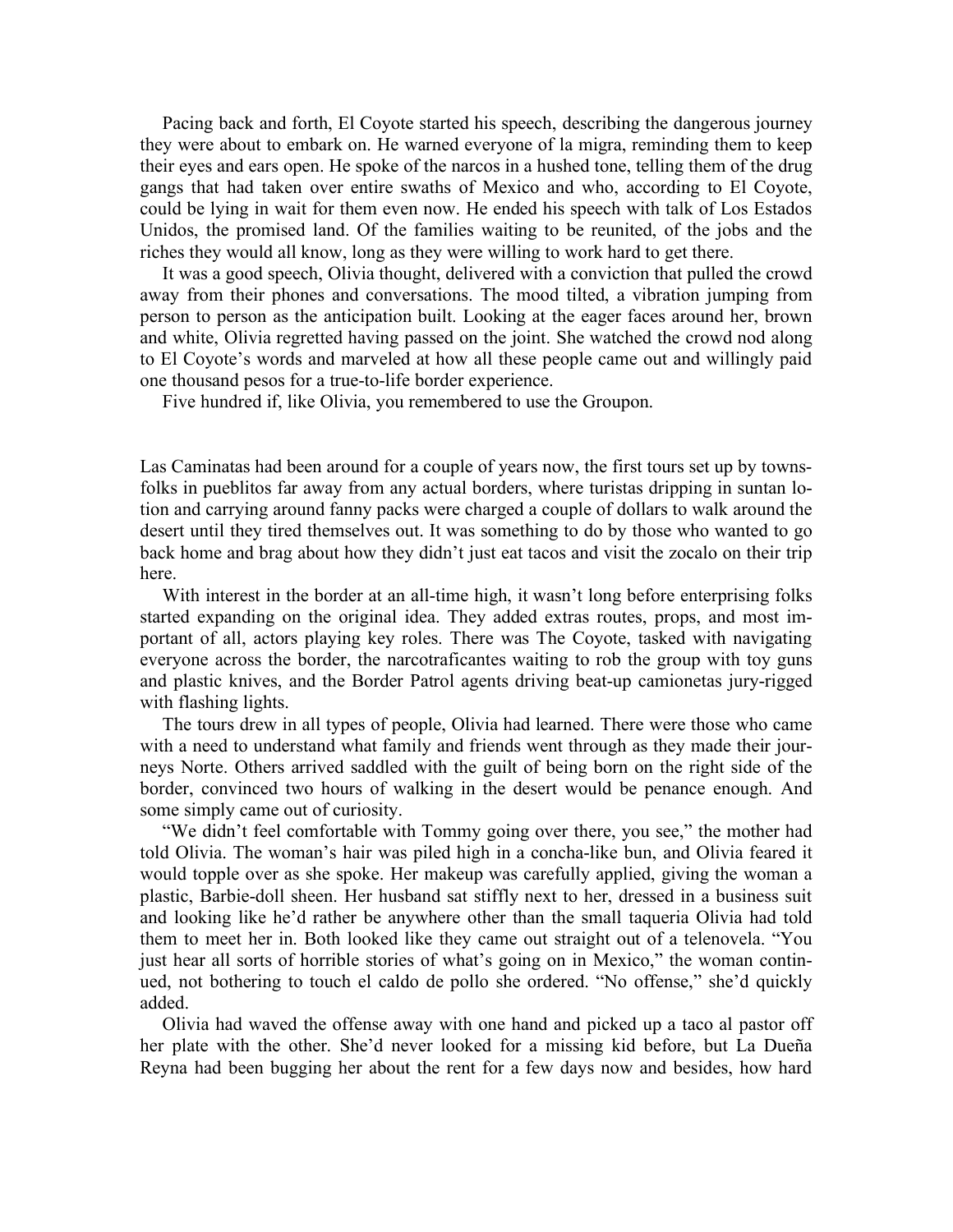could it be? El gringito probably pissed off the wrong cop and was now sitting in some Mexican jail cell waiting to be bailed out.

Except he wasn't. Nor was he one of the seven cadavers she'd seen at the morgue throughout the weeks. And if he'd visited La Mariscal, none of the girls walking the streets and flashing tits at the slowed-down traffic remembered him. After a couple of days of fruitless searching, she was steered toward the tours by one of Tommy's friends. Tommy, she was told, had been trying to convince the friend to take the tour with him, to no avail. "Why would I pay to walk in the desert for a couple of hours?" Tommy's friend had asked her. This question led her to La Caminata's constantly updated social media page, full of pictures and tweets of people's experiences with the tour. It took some time and scrolling, but eventually she found Tommy's tweet. It was a picture he'd posted of himself staring straight ahead at the camera, the desert behind him. Tommy had thick eyebrows and small green eyes. Fat clung to his cheeks and dropped the look of his age, while pale whispers of hair were scattered across his chin in a style so random Olivia didn't know whether the kid had missed them while shaving or just didn't care. But it was the hat sitting atop Tommy's shaggy hair that Olivia focused on.

Tommy, it turned out, was a red hat.

A click through his social media account verified it. It was a churn of ignorance and the type of spiel usually found plastered on a truck's bumper sticker. His posts were written in all capital letters and were full of praise toward a president obsessed with building a wall. The kid's own tweets decried everything from immigrants to the girls at school who ignored him. Olivia wished she could have dropped the job right then and there, but the money had already been paid to Dueña Reyna, and there was still the matter of next month's rent.

"Solo un poquito mas, and we'll be at the border," El Coyote said, dropping Spanish and English words in his sentence, like an indecisive eater at a buffet line.

She'd been trying to get to El Coyote all evening, but the man refused to slow down. When he wasn't at the head of the group, promising they were this close to reaching the border, he mingled among the tourists, flirting with the girls and allowing them to hold his gun, or telling the Americans, which there were plenty, about the close calls he'd had at the border—back when "he did this for the real."

"You think he knows he's pointing in the wrong direction?" muttered a woman trudging up the same hill as Olivia. She was short, wearing a pair of dusty blue jeans and a black windbreaker to shield her from the cold temperatures that had taken by surprise many of the people around them.

"Is he?" Olivia asked, even though she knew that already.

The woman turned her flashlight westward. "El Paso is that way, vez?"

Olivia did see, the woman's flashlight pointing directly at the Franklin Mountains, and below them, the winking lights of the border city that lay on the U.S. side of the border.

"Almost as if this whole thing is fake," Olivia said.

Leaning forward, the woman whispered, "That gun of his isn't even real."

Olivia gasped. "No! Next, you're going to tell me las luchas aren't real either."

The woman laughed, a deep, throaty sound that caused her cheeks to ripple. Tommy started to become a distant second thought. "I'm Olivia."

"Teresa." The woman switched her flashlight to her left hand and extended her right one to Olivia.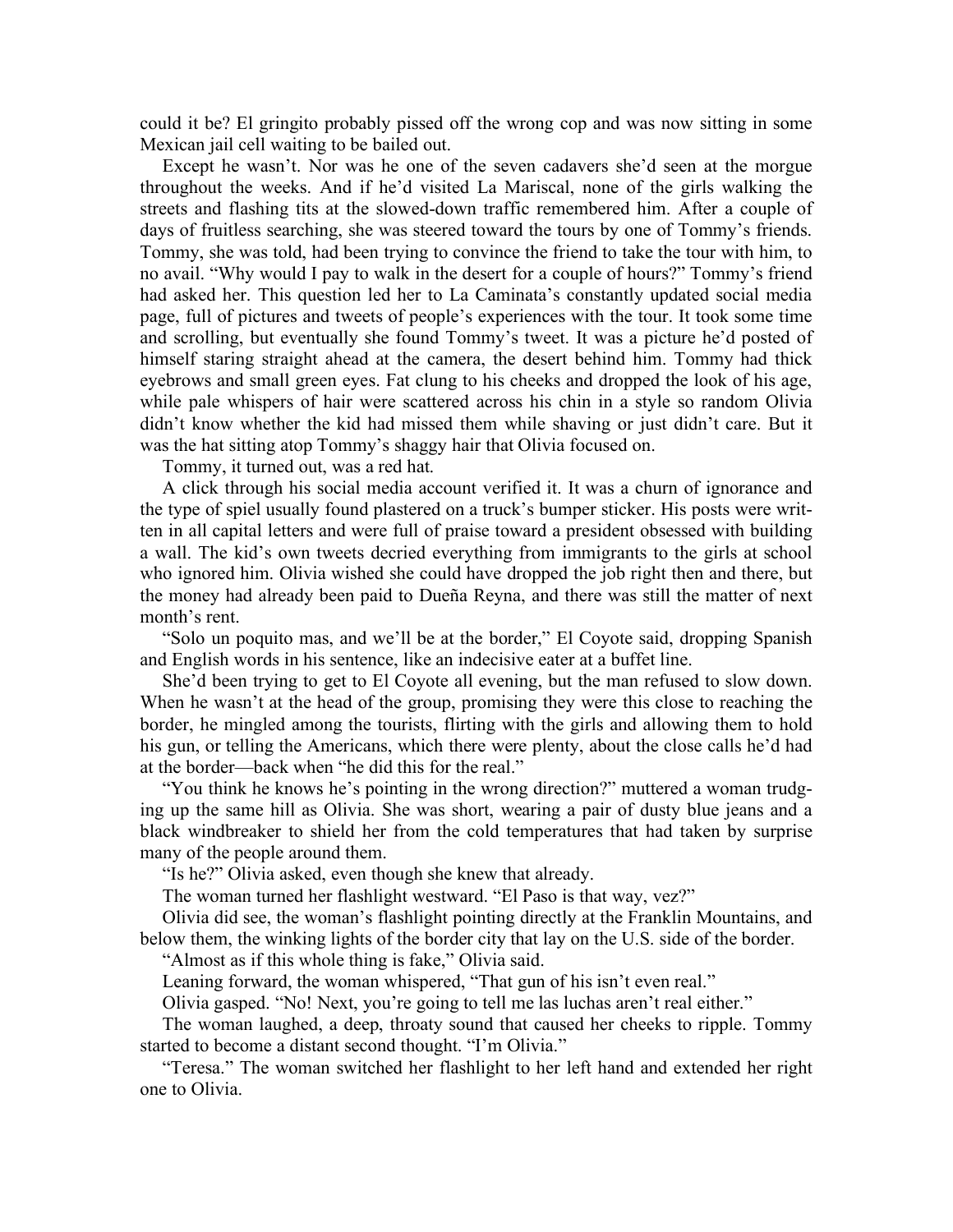"Are you enjoying La Caminata?" Olivia asked.

"¡Claro! Nothing I love more than walking aimlessly around the desert while a guy with a power complex screams at me."

"Kind of amazing, isn't it?" Olivia asked.

"What is?"

"The way we've turned what our people go through into a Disney ride, like something out of Los Mojados de los Caribbean. All for the entertainment of people like those over there," Olivia said, pointing to Pedro. The boy and girl who sat next to her at the start of the tour walked a couple of feet ahead of them now, focused on each other rather than anything El Coyote was saying. Pedro's arms were wrapped around the girl's waist and often trended downwards, much to the giggles, squeals, but very little fight from the girl—Veronica, Olivia remembered her name was. Others around the couple either talked amongst themselves or stopped and grouped together to take selfies. Olivia figured the photos would end up in social media as soon as they had decent cell phone reception. Hashtag LA FRONTERA, hashtag CROSSING THE BORDER.

"There's worse things than folks making money off the interest in our border," Teresa said. "When you think about it, es puro Mexicano what's happening here. It's what we've always done—make the best of a shitty situation."

"We should be trying to change the shitty situation."

"Del dicho al hecho, gran trecho," Teresa said, her flashlight flickering. She hit it on the side with the palm of her hand until the beam held shape. "So, why are you here, Olivia?"

"Curiosidad," Olivia answered. Somewhere ahead, she could hear the murmur of the rest of their group, El Coyote's words of encouragement rolling through the darkness. She tried to keep her focus on the man, but Teresa's presence kept pulling at her attention like a child pulling the tail of a cat.

"; Y? Has your curiosity been satisfied?" Teresa asked.

Before Olivia could answer, she spotted El Coyote breaking away from the group of tourists and heading out by himself. Olivia turned to Teresa and said, "I have to go." She tried to keep the disappointment out of her voice.

Blinking, Teresa tilted her head at Olivia, hair cascading down one side of her face and pooling around her shoulder. "Fue un placer," she said, her eyes tugging at Olivia and making her want to stay.

Glancing behind her, she saw the disappearing shape of El Coyote heading into the desert. "Maybe I'll run into you again before La Caminata ends."

"That'd be nice," Teresa said, still looking at her.

Olivia broke her gaze, afraid that if she didn't, she would remain at the woman's side. She turned and hurried in the same direction as El Coyote, Teresa's face fluttering on the edges of her mind.

El Coyote was humming the opening bars of a popular corrido, his back turned to Olivia.

His legs were spread wide, the gun laying on the ground beside him. As Olivia neared, she heard piss hitting the ground. She waited until his stream turned into a trickle and placed her hand on the man's shoulder. El Coyote gave a startled shout and turned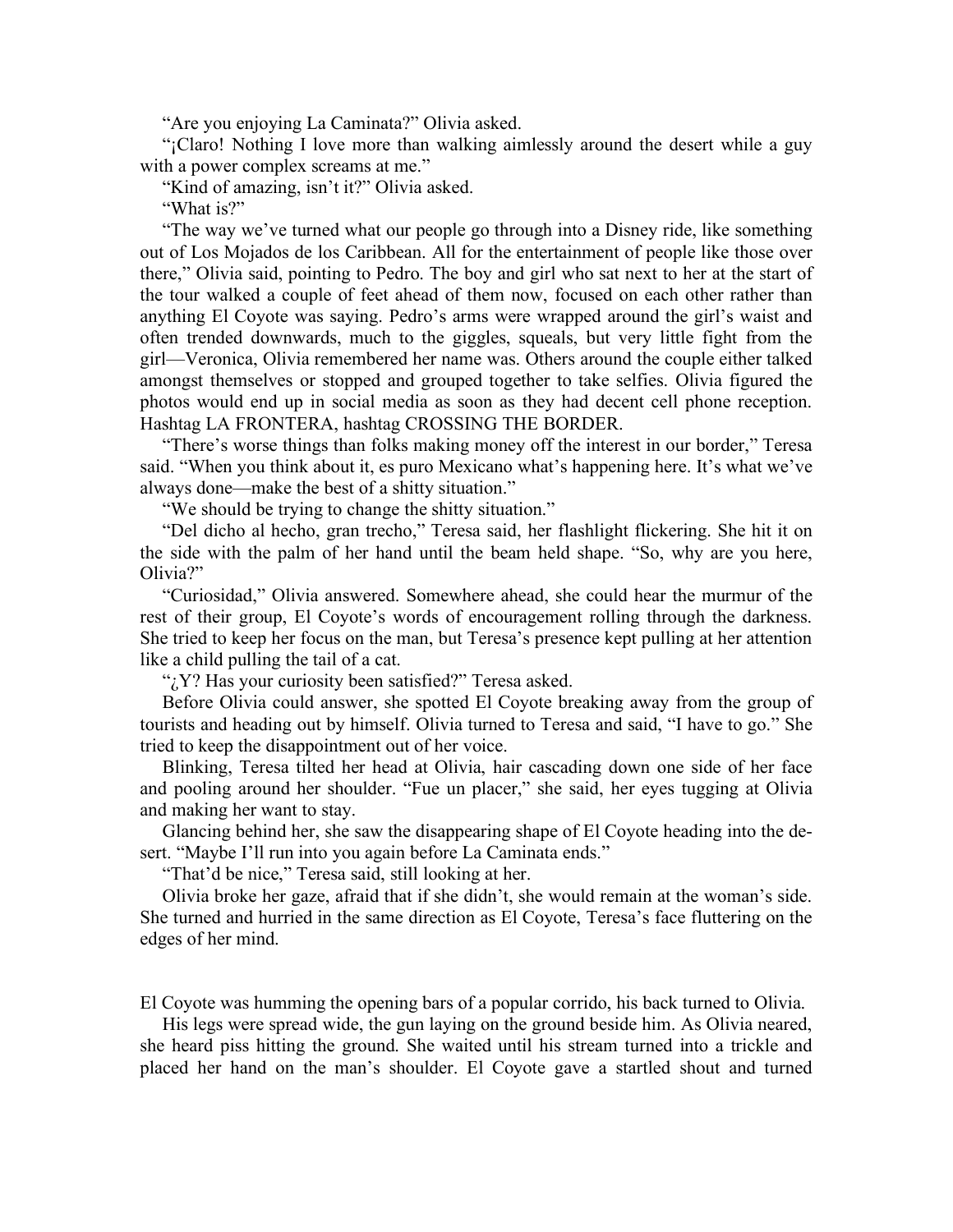around, moving so fast he almost tripped on his own feet. Olivia grabbed him by the arm and kept him balanced.

He'd taken off the ski mask, revealing gaunt cheeks and a pushed-in nose, the tip of it sprouting a field of blackheads. His skin had gone too many rounds with the sun and now looked as if it would crinkle and fold upon itself if the man smiled. "Chingado, casi me das un attaque," he said.

"¿Como van las cosas, Alejandro?"

At the sound of his name, Alejandro stopped checking his pants for wet spots and looked up. "*i*Te conosco?"

"No, but you know Paco."

Paco was an old friend of hers, un borracho from the neighborhood who knew everyone and their business. Olivia had gone to him for info on the tours, and it had only taken three cups of café negro for him to dribble out Alejandro's name as someone she should talk to.

"Which Paco?" Alejandro asked, zipping up his fly.

"El de la colonia," Olivia said. "He said you two used to go out drinking at La Paloma."

"That Paco? I haven't seen that guy in years. How's he doing?"

"Igual que siempre."

"So, drunk then," Alejandro said, reaching down to pick his gun off the ground. "And why was Paco telling you about me, muñeca?"

"I'm looking for someone, and he thought you might be able to help."

"Yeah?" Alejandro threw her a grin, and Olivia suddenly understood why he wore the mask.

"Sorry," Olivia said, "but that's not what I'm looking for. Besides, looked to me like you had enough attention back there, way those girls flocked to you for pictures."

"One of the perks of the job," Alejandro said and looked at her. "You look familiar. Have I seen you before?"

He might have. This was Olivia's third Caminata, all of them with Alejandro as The Coyote. She chose to keep that to herself. "I don't think so."

"¿Como te llamas?"

"Olivia."

"And you sure we haven't met?"

"Maybe I just have that type of face." Taking her phone out, Olivia flipped through her pictures until she found Tommy's. "You recognize him?" she asked.

Alejandro didn't even shift his eyes to the photo. "Nope."

Rolling her eyes, Olivia pushed the phone toward the man. "Come on, look again."

Alejandro pushed the phone away. "I see tons of kids each night. After a while, they all start to look the same. White or brown, that's the only difference."

Undeterred, Olivia followed him. "This one made the news, though. He's been missing for a couple of weeks now."

"Que sorpresa," Alejandro said. "One of theirs get lost, and everyone is out buscándolo." He glanced to Olivia and added, "Even have one of us looking for him."

Ignoring the barb, Olivia pressed on. "What's the hurry, Alejandro? I'm pretty sure the kids waiting to buy your stuff will still be there when you get back."

"No sé de que hablas," Alejandro said, staring straight ahead.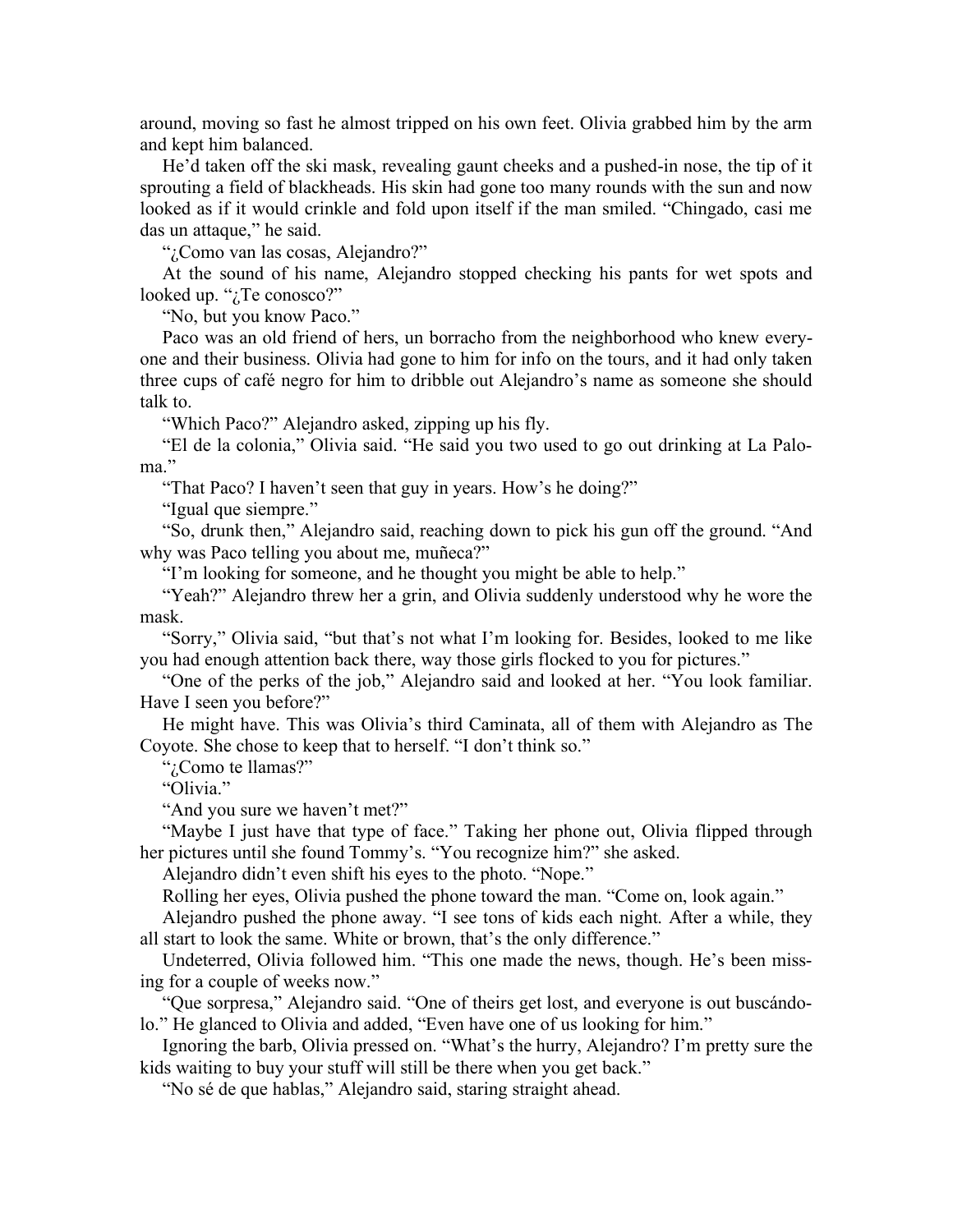But Olivia caught the quick flash in her direction when she uttered the accusation. He knew exactly what she was talking about. Pressing on, she continued, "I couldn't figure out at first," Olivia said, matching his walk. "Why there's so many chiquillos taking the tour. Or why they treat you like a celebrity, all of them asking for selfies and group photos. I find it hard to believe they've all taken a deep interest in border crossings."

Alejandro continued to avoid looking at Olivia and started to walk faster.

"You want to tell me what you got in those plastic baggies you keep passing to them?" "No te metas en mis asuntos." Mind your business, he was telling her.

"Here's the thing," Olivia said, stepping in front of him. "It is my business. 'Cause right now, you're about the only person who I think can point me in the right direction. And if you don't, I guess I'll go to *El Diario* and tell them about your side job. Don't imagine your bosses would be too happy to find out you've been selling drugs to all the young American tourists back there."

The truth was, the only person she knew at *El Diario* was the guy who called her up and told her they were cancelling her newspaper delivery for lack of payment, but she figured Alejandro didn't need to know that.

"It's only a little weed and pills," Alejandro muttered, dropping the macho act just as quickly as he dropped his shoulders. "Most of them are already getting harder stuff on their own."

"You think your bosses would buy that?"

". Que quieres?" he asked, now looking like an unmolded piece of clay.

Olivia handed him her phone. "Tell me if you remember the kid."

Alejandro looked down at the photo on the phone and made a face. "Yeah, I remember this pendejo." He tapped on the screen. "He was wearing this gorra too. You say he's gone missing? Good."

"Must have been a surprise to see a guy like that here."

"We get them every so often, cabrones wanting to prove how easy the walk is, or who think the whole thing is real and that we're using this as another way to sneak in a bunch of Mexicans across the border."

"What you do with them?"

"What do you think? We take their money," Alejandro said. He must have seen the surprised look on Olivia's face, because he added, "Most of them are harmless. Bien chiflados, but harmless."

"¿No te enojas?" Olivia wanted to know. "Doesn't it make you angry to be around them? To know what they think of us?"

Shrugging, Alejandro said, "They're going to think it either way, right? So why not at least take their money? Y no somos estupidos. Any of them who even look like they're going to start trouble, we kick them right out."

"Did Tommy get out of line?"

"Not with me he didn't. El niño just hung back most of the time. I think he was waiting for one of us to start shit with him or something. He had his phone out the whole damn time, filming and taking pictures."

"Any idea why he was here?"

"Like I said, he kept mostly to himself." Glancing to the direction they both came from, Alejandro checked his watch and said, "He probably wanted to brag to all his racist friends that he did it."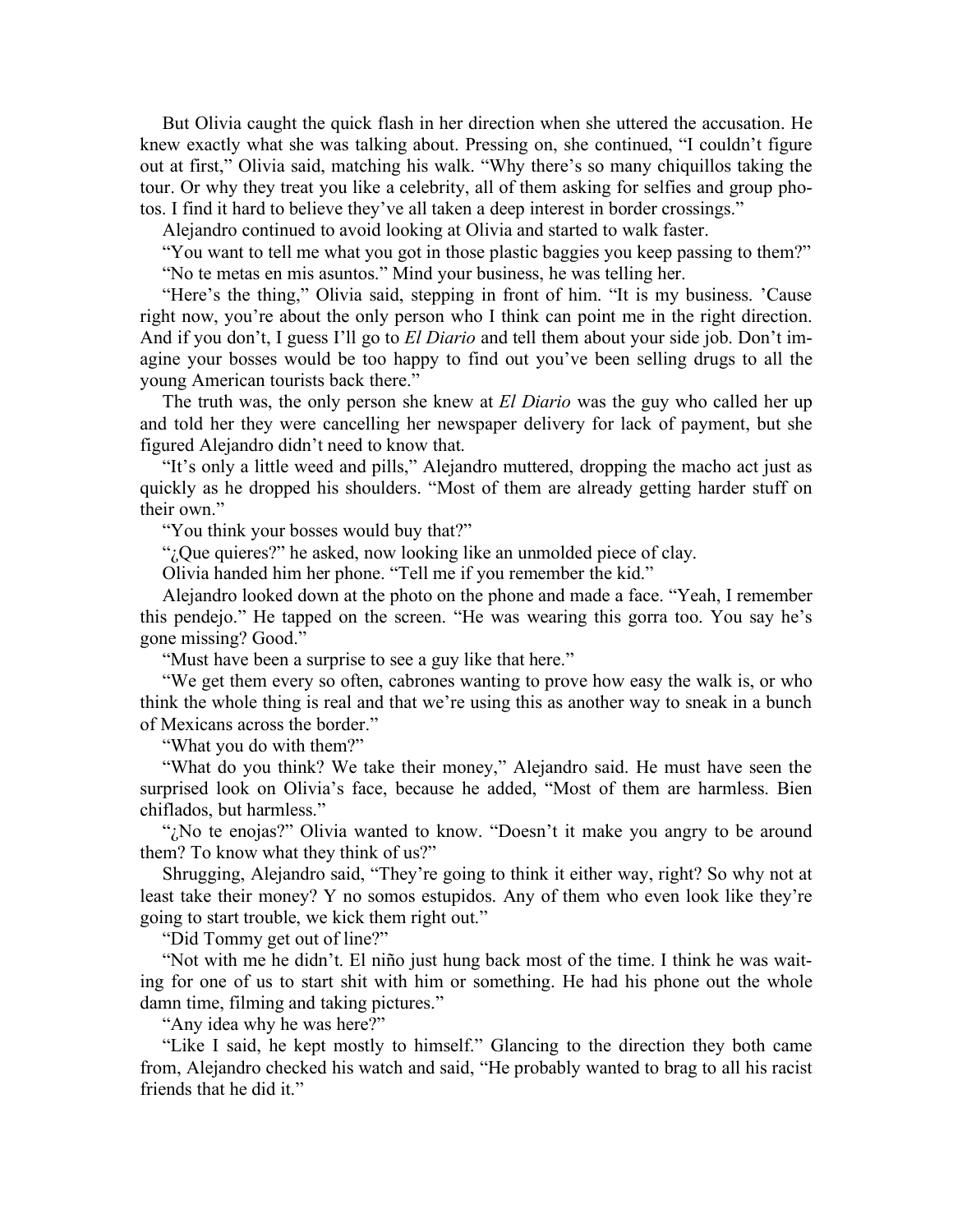Olivia remembered what she'd heard about Tommy pressing his friend to join him for the tour. "When's the last time you saw him?"

"I don't know! If it wasn't for that stupid red hat, I probably wouldn't even remember him at all." Alejandro looked like he was going to walk off before getting a strange look on his face. "Ya me acorde. I saw him around the halfway point."

Olivia knew the tour lasted about three hours, so that would have been around the hour and a half mark. "What was he doing?"

"Talking to one of our girls. I don't think it was for more than a few minutes, but it stuck with me."

"Why?"

"Because of how he was acting around her. I remember thinking that if all the red gorras got laid by a brown girl, there wouldn't be any talk about the wall anymore."

Olivia tried not to gag, or punch Alejandro. "You know the girl?"

"I already told you, one of ours, and I only saw them talking for a few minutes."

"Either of them finished the tour?"

"No te puedo decir. By the end of the tour, I'm more interest in going home than making sure everyone cross."

"You guys don't do a head count? Keep records to make sure no one gets lost?"

Alejandro laughed. "Yeah, sure, and we also make you to give everyone bottled water and fancy sandwiches. Listen, as long as no one is crying too much by the end, we call it a successful night and go home." He started to put his mask back on. "And I have to go now. We done here?"

Olivia studied him, looking for those small signs she came across daily, the twitches and fidgeting that told her someone was lying. But El Coyote did none of those. Olivia believed him. "Yeah, go," she said, wondering what she would do now.

"You ever heard of La Llorona?" Teresa asked.

Olivia nodded. Every Mexican knew the story of the woman who'd lost her children and now walked all of Mexico, wailing, "¡Ay, mis hijos!" eternally cursed to search for those who would never be found.

"My mom told me that story whenever we went out in public," Teresa said. "She used to say, "Mija, La Llorona isn't picky; she'll take you if she sees you."

She'd come across Teresa not long after returning to the group, and now both sat together on an uncluttered piece of desert, Olivia stretching her legs while Teresa sat crosslegged next to her. Teresa's knee would occasionally graze against Olivia's thigh as she talked, sending small shivers through Olivia whenever it happened.

"It was El Cucuy for me. Every night my dad would tuck me in and tell me if I misbehaved, I'd be dragged out of bed by my feet and become un antojito for it."

The rest of the group stood a few feet away, listening to Alejandro as he pointed to a nearby tree. The only vegetation in miles, the tree broke through the desert soil, its gnarled, skinny branches stretching outwards rather than upward as if resigned with the knowledge it could never touch the sky. Hanging from the branches were a wide variety of women's underwear, in all sizes and colors. Some of them were draped across the branches like wet clothes on a laundry line, their fabric stretched and frayed, while others hung listlessly from their elastic bands like the strangest of Christmas garland.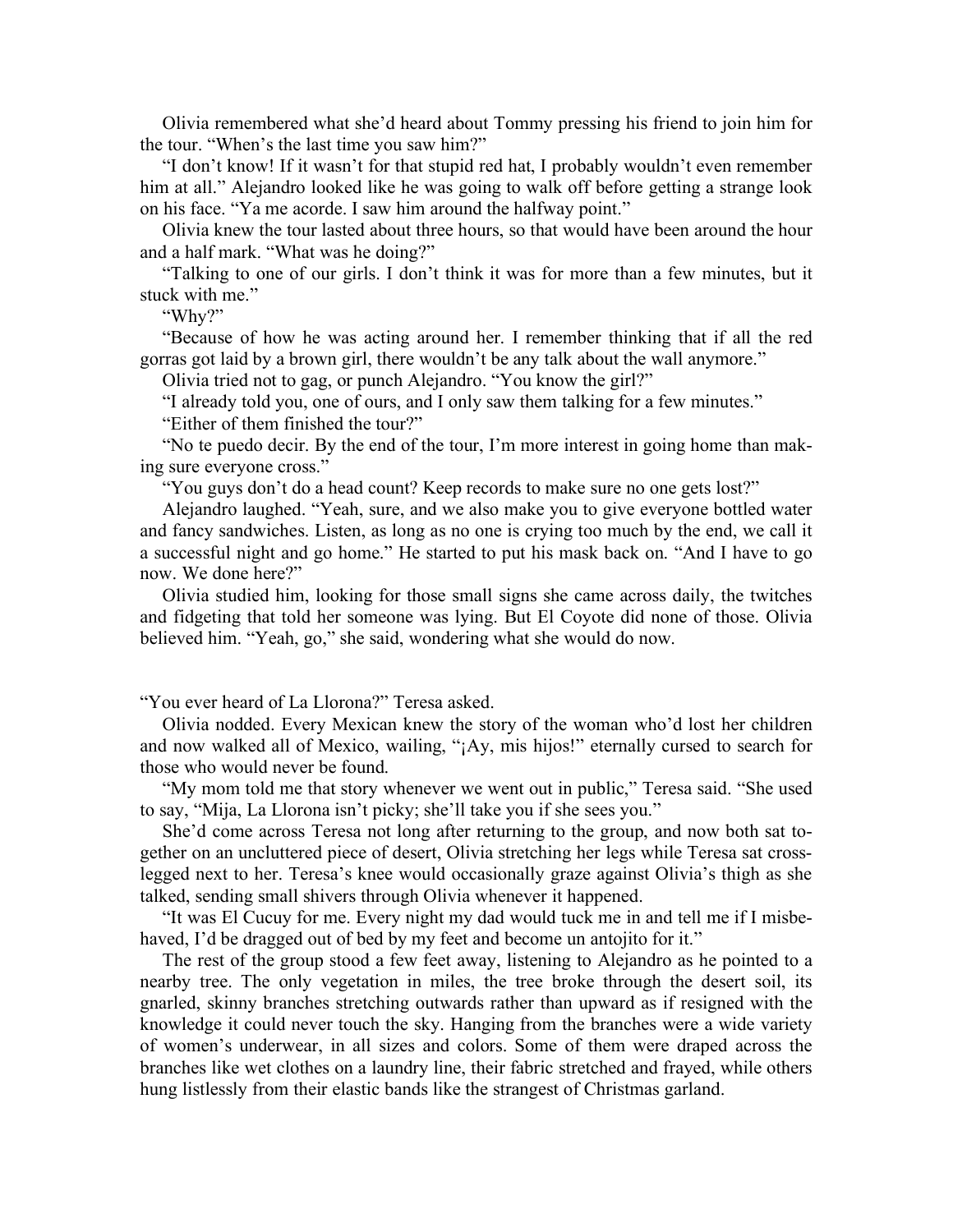"Pongan atención," El Coyote started off, his voice carrying all the way to where Olivia and Teresa sat. "Not every Coyote can be trusted. There are men who will lead the women out to spots like this with lies or by gunpoint so that they can claim them as their own. Afterward, they hang their underwear off trees exactly like this one, as a reminder that el desierto toma lo que desea."

"Un montón de mentiras," Teresa said, flicking some of the toritos that had accumulated around the tops of Olivia's sock at the crowd's direction. "Those trees are as real as La Llorona and El Cucuy and at least those two are our own creations." Anger lined her words, sharp and clear in the night.

Olivia listened to Teresa and watched the crowd snap pictures of the tree, wondering if it or El Coyote's words would be remembered by any of them as they crossed the bridge back home after the tour.

"Are you still going to look for the gringo?" Teresa asked, looking down at Tommy's picture on Olivia's phone.

"I don't know. A lo mejor." Olivia rubbed one of the picked-off burrs between her fingers, its sharp hooks pressing against her skin until it broke through and drew blood. She'd told Teresa of her search for Tommy as they'd walked to the tree, describing her time in Juarez hunting down leads and following trails. Showed her the countless text messages she had with his friends, most of whom hadn't talked to Tommy in the days prior to his disappearance. Olivia hadn't meant to tell her as much as she did, but halfway through the story she realized how nice it was to let out a whole week's worth of frustrations.

Plus, Teresa loved it. She was enamored with the idea of Olivia as a detective and even told her she would look good in a trench coat and hat. The only thing Teresa didn't care for was Tommy himself. Soon as Olivia told her about him being a red hat, she, like Alejandro, thought it was a good thing he went missing.

"Maybe La Llorona took him," Teresa said.

"Maybe," Olivia said, thinking at this point that was as good of a theory as any. Silence stretched between them like a cat basking in warm sunlight.

"Okay," Teresa said suddenly, "we know our Tomás went missing somewhere in this tour, right?"

"That's what I'd been thinking all along. But now I'm wondering if I was wrong. Who's to say he didn't complete the tour and go somewhere else?"

"We should try to see if we can figure out who that girl El Coyote mentioned was. See if she remembers something that Alejandro doesn't."

Tilting her head, Olivia asked, "We? I thought you said maybe it was a good thing he went missing."

"Oh, come on!" Teresa moved closer to Olivia; her lips drawn upwards in a smile. "Solving a mystery is a lot more interesting than this." She waved her arm around them.

Having finished his lecture, El Coyote clapped his hands together and announced, "You all got five more minutes before we start walking again. Con ganas."

Staring at El Coyote, Olivia replayed their conversation for what felt like the millionth time, turning and twisting everything he said as she attempted to find a different angle, something she'd missed the first time around. She was so focused on the task that it wasn't until Teresa shook her shoulder that she snapped and turned to look at her.

"I've been calling your name for the last few minutes," Teresa said.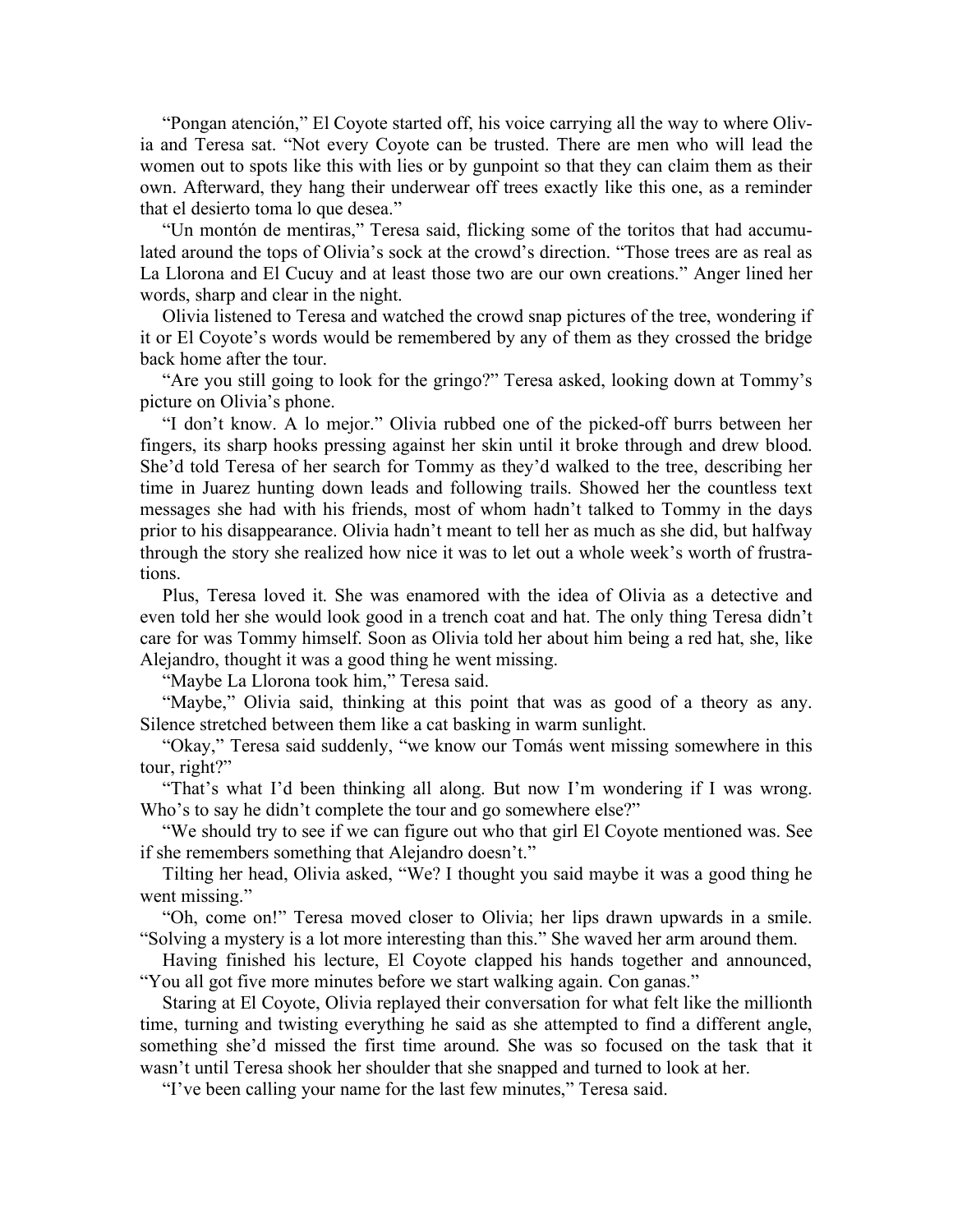"Sorry."

"Did you ever go through all of La Caminata's pictures on their social media account?" Teresa asked.

"Yeah, I think so. That's the only one I found of Tommy, though."

"I went through them right now—the reception here is probably the best it's been all night—and I think I found something."

"Another picture of Tommy?"

Teresa shook her head and passed the phone back to Olivia, "No, something else. See." She pointed to the picture she had up on the screen. It showed a group of tourists sitting cross-legged on the desert ground, while above them, three Mexicans pointed fake guns at them.

"What am I looking for?" Olivia asked.

"Just wait," Teresa said and slid her finger across the phone, replacing the current photo with a new one. It was a shot of five tourists after having crossed the border. She knew this because in the background there was a large banner that read "UNITED STATES."

"I still don't…"

Teresa replaced the photo one more time. This one featured La Caminata's version of the migra—two men and a woman in black uniforms standing next to a Jeep while a couple of tourists stood in a line, their hands pressed together with zip cuffs.

Olivia was about to say she still didn't know what Teresa wanted her to find when she saw it. Or thought she saw it. Standing up, she gripped the phone, focusing on the woman playing the role of the border patrol agent. She looked familiar. Heart racing, she went back to the second photo, scanning the group who crossed the border and stopping when she saw the same woman. Back to the first photo Teresa had shown her. Now knowing what to look for, she spotted the woman immediately, this time as one of the Mexicans holding the gun.

It was Veronica. The one who'd been quick to cling to the boy and said it was her first time doing the tours.

"I remember her from the start of the tour," Olivia explained to Teresa as they walked through the desert, moving away from the path the rest of the group was taking. "She was already working on a guy—Pedro, I think he said his name was."

She should have spotted Veronica in all those photos when she went through La Caminata's social media account. Now she couldn't help but wonder if Veronica had been part of any of the tours Olivia had previously been in. If the girl had gotten close to an American boy every time. Or if she waited until she found the right one. Like Tommy.

"Alejandro told me that Tommy had been speaking to a girl— 'one of ours,' he put it. At first, I thought he meant another Mexican. But he meant another employee of the tour, an actor."

Sure enough. Alejandro had confirmed as much to them. "She's pretty new," he'd told them in between trading money for baggies from the kids who came up to him. He'd also told them the last time he saw her; she and Pedro had been walking away from the group in the direction Teresa and Oliva were headed toward. "I figured she wanted to have some fun," Alejandro had said.

"I think I see someone," Teresa said and pointed straight ahead.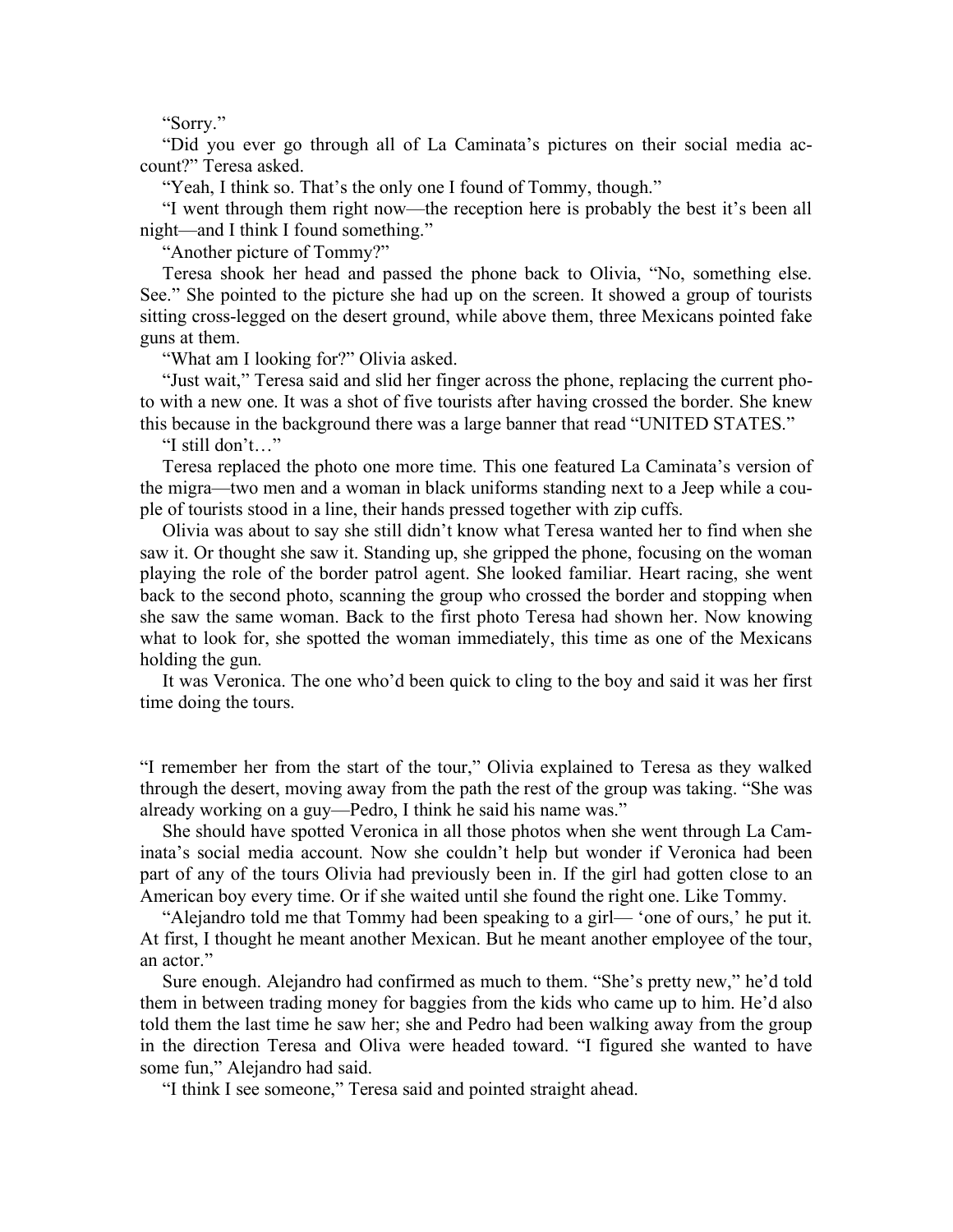"Be careful," Olivia said.

"You don't think she's dangerous, do you?"

Olivia chewed on her inner cheek and didn't answer. As they got closer, a shape split from the black of the desert night and formed a slim figure.

"Hola!" Olivia shouted, raising her hand up toward the figures.

The figure turned, and Olivia recognized the dress and long hair as belonging to Veronica. She held a slim black flashlight on her left hand, her other hand holding on to a small and simple handbag. She stared at Olivia and Teresa as they approached her.

"Hola," Olivia tried again before adding, "Veronica?"

"¿Quién eres?" Veronica asked, aiming her flashlight up at them.

The light slammed into Olivia and almost made her stumble backward, right into Teresa. Shielding her eyes, she said, "Alejandro sent us to find you."

"Alejandro?"

"He said something about needing you back at the tour," Teresa said, using the lie they'd agreed on.

The flashlight turned off, enveloping them into the black of the desert again. After a couple of blinks, Olivia's vision returned, and she could now see Veronica standing stiffly before them, like a pole planted deep into the roots of the desert. Her dress hung slack off her shoulders and draped down all the way to the ground, the fabric unmoved by wind or motion.

"Who are you?" Veronica asked.

Olivia introduced herself and Teresa. "I'm a friend of Alejandro," she added.

"And he sent you." Veronica's tone of voice was as dry as the air, lacking any trace of the girl Olivia had witnessed sidle up to Pedro earlier that evening.

"Yeah, but he said there were two of you. A boy named Pedro, I think?" Olivia said, peering around and behind Veronica but seeing no one else.

"Ese se fue," Veronica said, pointing to the direction Olivia and Teresa had come from. "He left and went back to the tour."

"And left you here all alone? That seems kinda rude."

"Believe me, it was my choice to see him go. Se puso bien tocón," Veronica said.

Strange how she didn't seem to mind him getting all grabby on her earlier in the walk, Olivia thought, then instantly felt regret. Had she just slut-shamed this girl, all because she wanted to find a racist little kid?

"What does Alejandro want me for, anyways?"

"He didn't tell me," Olivia said.

"Funny, you think he would, right?" Veronica asked.

"I guess." Olivia watched Veronica carefully. Something about the way the girl was acting bothered her. She'd changed her act so quickly and seamlessly, like a change of clothes. Out of the corner of her eye, Olivia spotted Teresa bending down and picking something off the ground.

A pair of gold-rimmed sunglasses.

Veronica must have seen it too, because she whirled around and with an unexpected quickness, stepped toward Teresa and grabbed her wrist. Already, Olivia was moving forward, her hand gripping the end of her flashlight and preparing to use it as a baton if she had to. "Let her go."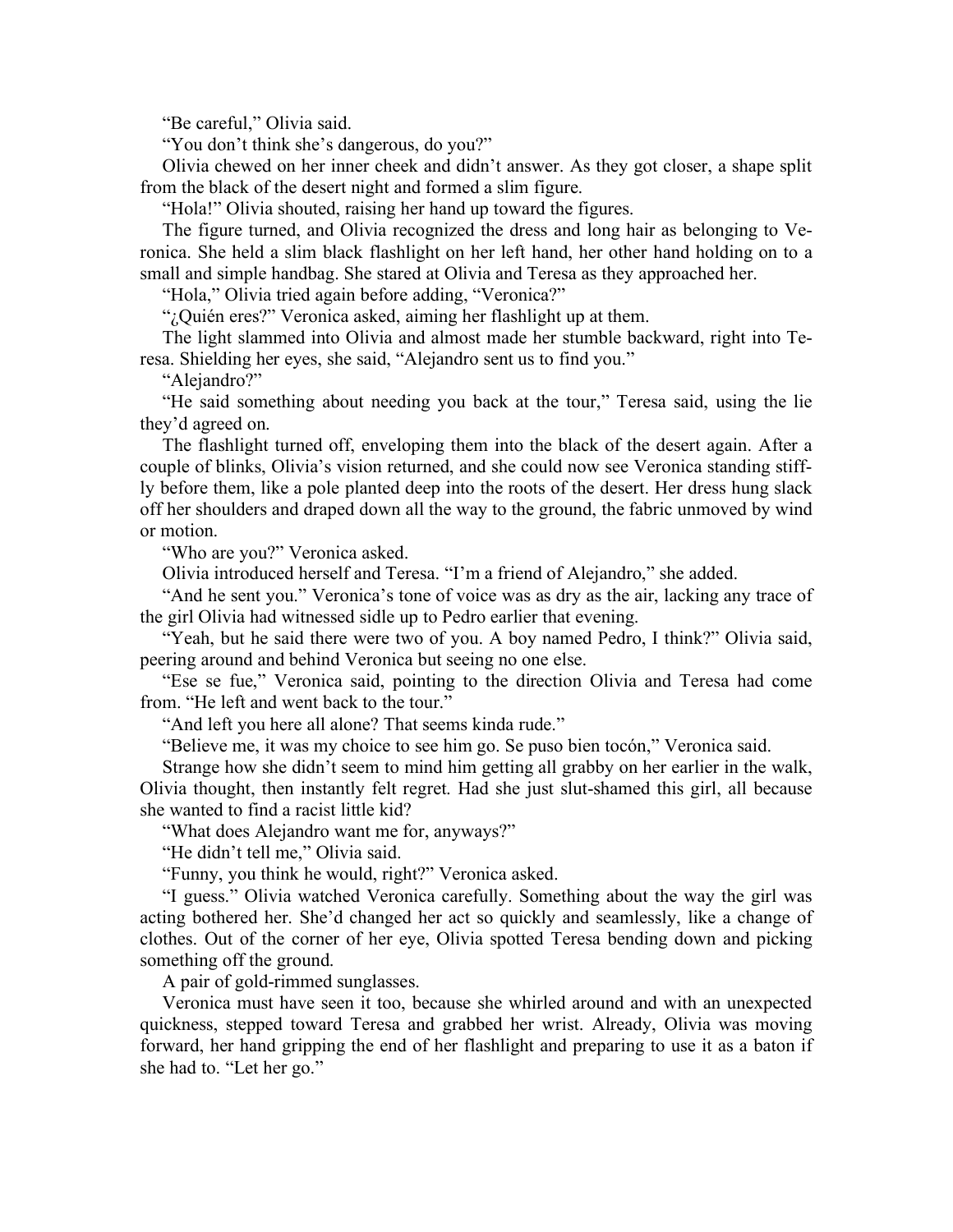"Who are you both?" Veronica asked, still holding on to Teresa's wrist and twisting her arm as she put herself behind Teresa. "Y la verdad."

The grunt of pain that escaped from Teresa threatened to blanket Olivia's mind and bring a field of red with it. "¡Déjala ir!" Olivia shouted again. Her hand trembled, slightly afraid of what she would do if Veronica didn't let Teresa go.

"Not until you tell me who you are and what you're doing here." Veronica's voice had lost the tilt once more, returning to the more monotone voice she'd been using earlier.

"We told you, Alejandro sent us to get you." This came from Teresa, who continued to struggle. Veronica had to drop her purse and use her hand to grab Teresa's other wrist.

"Liar," Veronica said, twisting Teresa's arm behind her arm.

"I'm looking for someone!" Olivia shouted. "A guy in a red hat who took this tour a couple of weeks ago. I think you talked to him."

Veronica eyed Olivia. "Why?" she asked. "Why are you looking for him?"

"Because his family is paying me to."

"You don't look like a cop."

"I'm not," Olivia said and inched forward, "I'm—" she almost said detective before finishing with, "someone who finds things."

"Even assholes?"

"Especially assholes. They're the ones who go missing the most."

And maybe Veronica agreed, because she laughed. But still held on to Teresa. "He honestly believed everything that came out of his mouth, you know. Told me straight to my face how Mexico was so broken that he didn't really blame us for wanting to leave it, but it didn't mean he would allow it."

"Yeah, that sounds like the guy I'm looking for," Olivia said.

"That guy from tonight, Pedro, he wasn't much better. Told me he came here from El Paso because he heard we Mexican girls would give it up for a couple of dollar bills. And he's not the first. To most of the men, we're either their sirvientas or whores."

"What did you do with Tommy?"

"I finally couldn't take it anymore and told him that if he really felt it was as easy as he was making it out to be, then he should prove it."

"Please let Teresa go," Olivia said.

To her surprise, Veronica did just that, taking a step back and shoving Teresa toward Olivia. Teresa stumbled, but Olivia was there to catch her before she could fall to the ground, wrapping arms around the woman and pulling her away from Veronica.

"Are you okay?" she asked her.

Teresa took a deep breath and slowly nodded. Then she glanced back to Veronica. "You sent him out to the desert."

Veronica smiled at the two of them. "I didn't send him anywhere. He wanted to go."

"And him?" Olivia asked, pointing to the sunglasses that somehow Teresa had managed to hold on to the entire time. "Is he out there somewhere too?"

"I already told you, he went back to the tour." Another smile.

She was lying and wasn't even bothering to hide it, Olivia realized. Veronica knew they didn't have anything on her. She wondered how many times she'd done something like this, how many times she found a guy doing the tours who would do anything she said all because of a flutter of her eyelashes and a "por favor."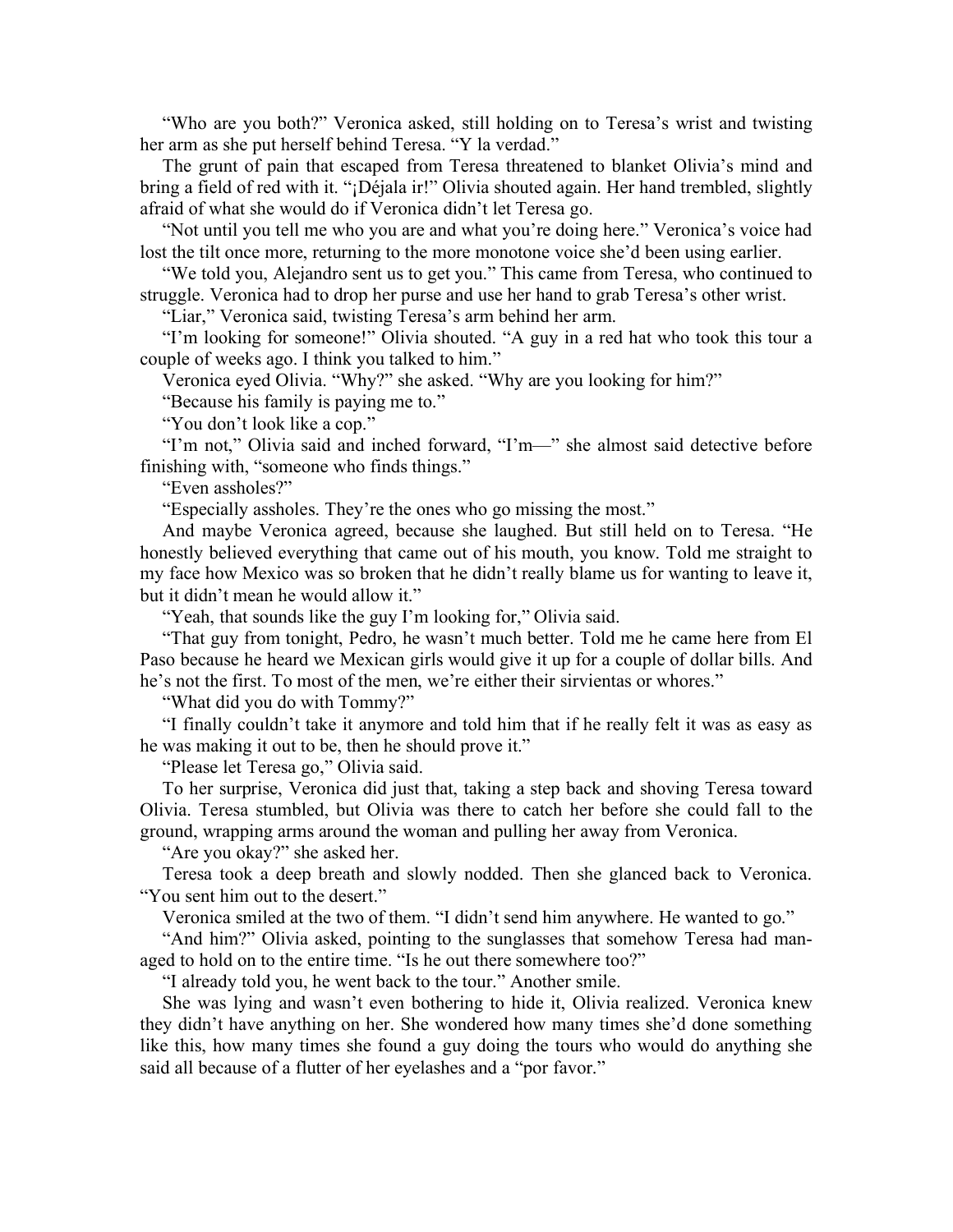"I guess I should be heading back to the tour," Veronica said. "What with Alejandro needing me and all."

Olivia couldn't let it end like this. She gripped the flashlight tighter, her mind racing to figure out what she could do to stop Veronica from leaving.

"Olivia, look," Teresa said, pointing to Veronica's purse.

The purse was laying on the ground between the three of them. Open and on its side, it looked like roadkill taking its last breath. It had spilled its contents around the ground: a lip gloss, a single earring, loose change, and a bunch of small baggies, all full of multicolored pills—a rainbow of quick highs.

Like the ones Olivia had seen El Coyote sell all night long.

"You didn't just dare Tommy to walk to El Paso. You gave him something first. Probably whatever you could buy from Alejandro. This place is difficult enough with all your senses intact. If you were high and walking at night—"

"He would have never made it, "Teresa finished for her.

"I'm thinking that's what you did with Pedro tonight too. You gave him some of the drugs and pushed him into the night. Maybe told him that if he made it all the way across the border, you would find him and reward him. All while knowing the drugs would make sure he never got there."

Veronica shifted from foot to foot, ignoring the baggies. Instead, she glanced toward the direction of El Paso and folded her arms. "I don't know what you're talking about."

"Bullshit," Olivia said. "You sentenced them both to their deaths doing that. I want to know why."

"Let's say I did. Between us girls and the desert, would two missing Americanos really be the worst thing in the world? Especially boys like Tommy and Pedro? Both looking down at us unless they can use us or fuck us. Who cares if they go missing? Maybe more of them should."

"It's not up to you to decide that though," Olivia said.

"Why not? Over on their side, you have a bunch of men who think they can do whatever they want with us. Separating families and feeding children to a system that doesn't care for them."

"Is that why you did this?" Olivia asked. "For revenge?"

"She did it because of La Llorona," Teresa spoke up and took a step toward Veronica.

Olivia turned to look at her. "Teresa, what are you doing?"

Teresa ignored her and kept talking as she walked toward Veronica. "Lloronas. All of them walking through life, crying for their missing children. And no one seems to give one puta." Her voice cracked and was unsteady for a moment. "Why shouldn't they feel what countless of us feel?" Reaching Veronica, Teresa placed a hand on her shoulder and asked, "Isn't that right?"

Through Teresa's entire walk and speech, Veronica had watched her, enthralled. It was only when Teresa touched her that the girl seemed to snap out of the trance. She slowly nodded.

"Vete," Teresa said gently and pushed Veronica in the direction of the tour.

"She can't leave, Teresa," Olivia said.

"Go," Teresa told Veronica, this time with more force. "Get back to the tour. Alejandro probably is actually looking for you by now."